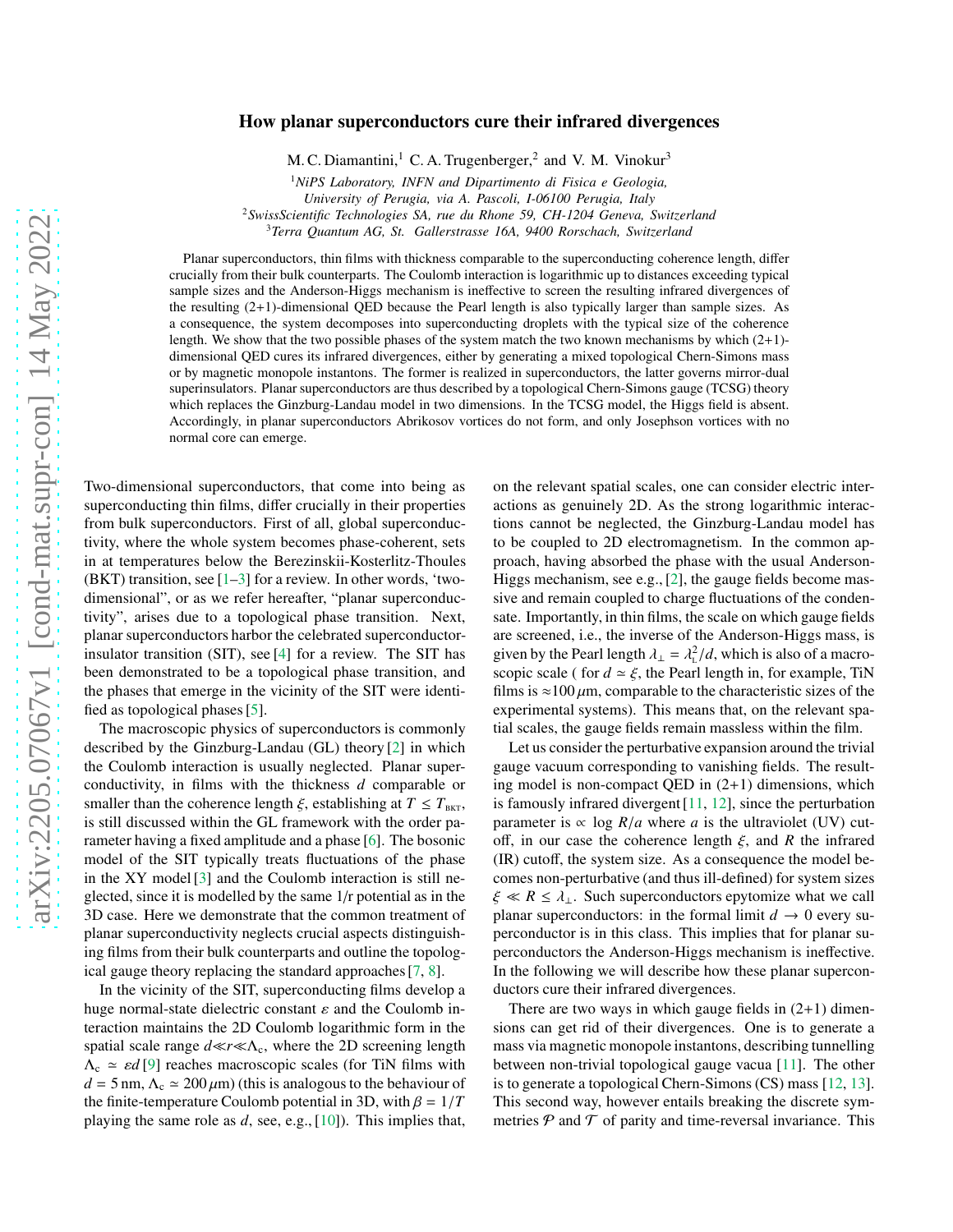undesired property can be circumvented, however, when the CS mass arises in a model with two gauge fields and a mixed topological term  $[14]$ . Depending on the value of  $d$ , the system chooses one of these possibilities. The former leads to superinsulators [\[15](#page-3-14)[–17](#page-3-15)], the latter results in planar superconductors that are the focus of present communication. Actually, there is a third possibility, which is eliminating completely any condensate, leading to Bose metal [\[14,](#page-3-13) [18](#page-3-16)[–20](#page-3-17)]. The topological CS mass comprises the product of two characteristic magnetic and electric length scales, so that the film thickness *d* falls out. The resulting gauge screening length is not the Pearl length but the original bulk London penetration depth

<span id="page-1-1"></span>
$$
\lambda_{\text{top}} = O(\lambda_{\text{L}}) \tag{1}
$$

The topological gauge theory of superconductivity replaces the Ginzburg-Landau model for planar superconductors [\[7,](#page-3-6) [8](#page-3-7)]. In this model there is no Higgs field and no Abrikosov vortices, only Josephson vortices.

Let us now describe in detail how does the topological gauge theory work. If we freeze instantons, the system has no other choice to regularize itself but breaking up the condensate into "perturbative" droplets of the size  $O(\xi)$ . These droplets are indeed observed in thin superconducting films [\[21\]](#page-3-18). Each of these droplets is characterized by an independent phase of the condensate and, thus, there exist topological configurations in which the circulation of these phases on neighbouring droplets is a multiple of  $2\pi$ . These constitute Josephson vortices see, e.g., [\[2\]](#page-3-4), having a nontrivial phase structure but no normal-state core. Indeed, within the droplets, Abrikosov vortices cannot exist if the droplet size compares to  $\xi$  [\[22](#page-3-19)] (socalled Likharev vortex explosion phenomenon). The system forms global superconductivity as the Cooper pair tunneling between the droplets establish the global phase coherence.

The importance of droplet structure and vortices has already been noticed in very early studies of thin superconducting films. It was posited that these vortices can condense [\[23](#page-3-20)– [27\]](#page-3-21) at the insulating side of the SIT, but that the vortex condensation is possible only because the vortices are Josephson ones, without a dissipative core, was never stressed. Two other crucial aspects of these vortices have been remaining underexplored. First, that near enough to the SIT the parameter window in which they become ballistic, thus moving without dissipation, gets really wide and diverges near the transition [\[28](#page-3-22)]. Second, charges and vortices are subject to topological interactions leading to Aharonov-Bohm [\[29\]](#page-3-23) and Aharonov-Casher [\[30\]](#page-4-0) phases. These topological interactions are the infrared-dominant ones and crucially influence the long-range properties of the system. This is ultimately why the treatment of thin superconducting films only in terms of a phase governed by the XY model is not correct since the most important interaction has been neglected.

Following [\[14,](#page-3-13) [19](#page-3-24)] we treat the condensate droplets of Cooper pairs and vortices in the continuum space-time with coordinates  $x = (x_0, \mathbf{x})$  as the point-like objects by introducing the fields

$$
Q^{\mu} = \sum_{I} Q_{I} \int ds \frac{dx_{I}^{\mu}}{ds} \delta^{3} (x - x_{I}(s)) ,
$$
  

$$
M^{\mu} = \sum_{J} M_{J} \int dt \frac{dx_{J}^{\mu}}{dt} \delta^{3} (x - x_{J}(t)) ,
$$
 (2)

with  $x_I(s)$  and  $x_J(t)$  parametrizing closed (for fluctuations) or infinitely long space-time trajectories so that  $\partial_\mu Q^\mu = 0$ ,  $\partial_{\mu}M^{\mu} = 0$ . We will then introduce the droplet size as the necessary ultraviolet cutoff. The mutual statistics interactions are encoded in the Euclidean partition function by phases (we use natural units  $c = 1$ ,  $\hbar = 1$ ,  $\varepsilon_0 = 1$ )

<span id="page-1-0"></span>
$$
S_{\text{top}} = i 2\pi \int d^3x \, Q_\mu \epsilon_{\mu\alpha\nu} \frac{\partial_\alpha}{\nabla^2} M_\nu \,, \tag{3}
$$

where  $\epsilon^{\mu\alpha\nu}$  denotes the totally antisymmetric tensor. Using the 3D Green function

$$
\frac{1}{-\nabla^2} \delta^3(x) = \frac{1}{4\pi} \frac{1}{|x|} \,, \tag{4}
$$

one obtains

$$
S_{\text{top}}(Q_I, M_J) = i2\pi \sum_{IJ} Q_I M_J \Phi(C_I, C_J) ,
$$
  
 
$$
\Phi(C_I, C_J) = \frac{1}{4\pi} \int_0^1 ds \int_0^1 dt \frac{dx_I^{\mu}}{ds} \epsilon_{\mu\alpha\nu} \frac{(x_I - x_J)^{\alpha}}{|x_I - x_J|^3} \frac{dx_J^{\nu}}{dt} (5)
$$

For closed Euclidean trajectories  $C_I$  and  $C_J$ , the quantity  $\Phi(C_I, C_J)$  represents the integer Gauss linking number, the simplest topological knot invariant (for a review see[\[31\]](#page-4-1)). If the excitations satisfy the quantization condition  $Q_I M_J$  = integer for all *I*, *J*, the above phase becomes trivial for closed trajectories, corresponding, e.g., to a Minkowski space-time fluctuation creating a charge and a hole that annihilate after having encircled a vortex. In general, however, Aharonov-Bohm-Casher (ABC) phases lead to non-trivial quantum interference effects that cannot be neglected.

Superficially, it looks like the topological interactions are non-local, see [\(3\)](#page-1-0), and thus difficult to treat. As was pointed out by Wilczek [\[32\]](#page-4-2), however, there exists a local formulation by coupling the charge and vortex trajectories to two gauge fields  $a_{\mu}$  and  $b_{\mu}$  with a mixed Chern-Simons interaction [\[14](#page-3-13)], leading to the Euclidean partition function

$$
Z = \sum_{\{Q^{\mu}, M^{\mu}\}} \int \mathcal{D}a_{\mu} \mathcal{D}b_{\mu} e^{-S} ,
$$
  

$$
S = \int d^{3}x \frac{i}{2\pi} a_{\mu} \epsilon^{\mu\alpha\nu} \partial_{\alpha} b_{\nu} + i a_{\mu} Q^{\mu} + i b_{\mu} M^{\mu} .
$$
 (6)

This is the reason why the effective field theory of planar superconductors *must* be formulated in terms of gauge fields.

While  $Q_{\mu}$  represents the quantized charges on the droplets and their currents, the gauge invariant quantity

$$
j^{\mu} = \frac{1}{2\pi} \epsilon^{\mu\alpha\nu} \partial_{\alpha} b_{\nu} , \qquad (7)
$$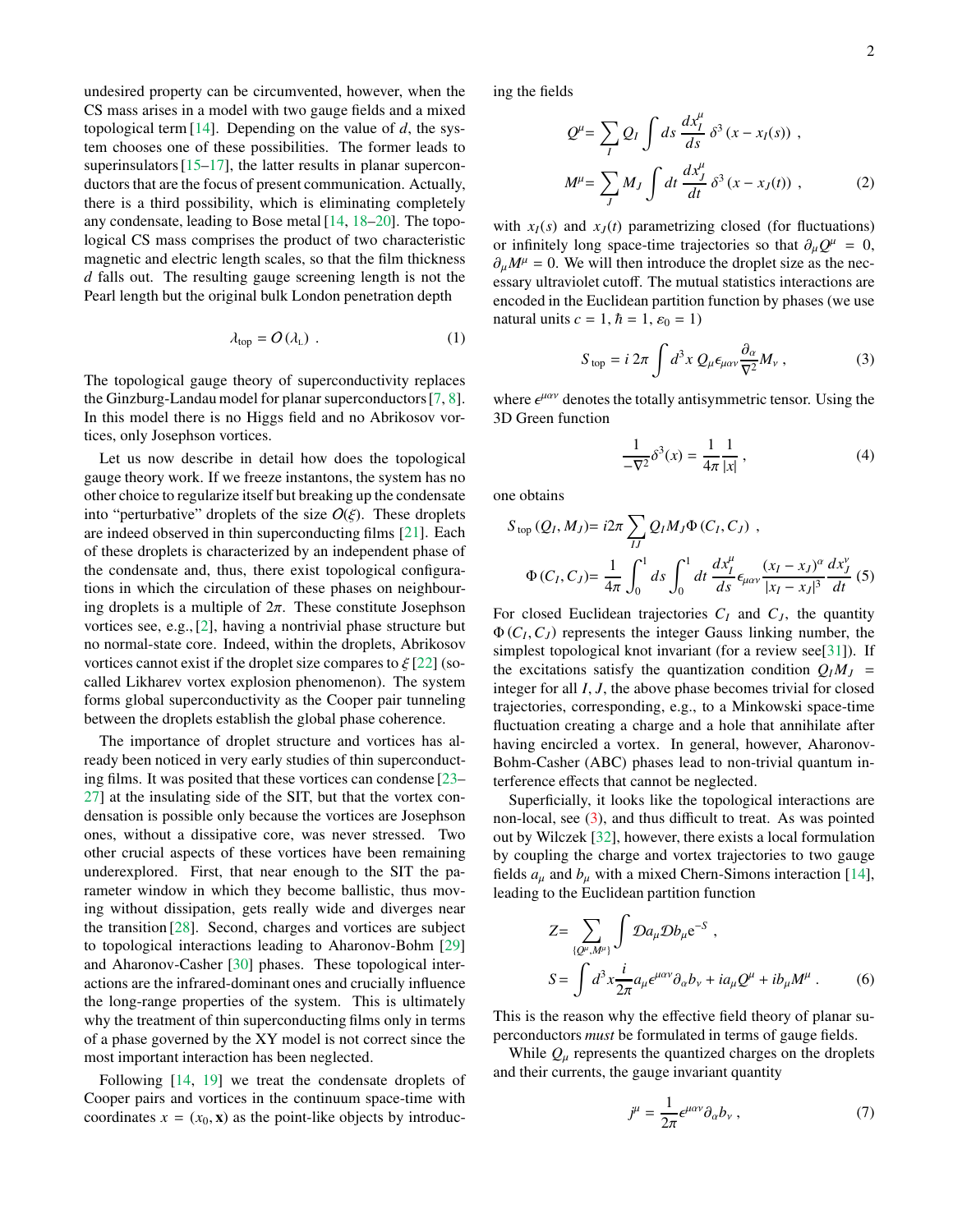describes the fluctuations of the droplet condensates and the tunnelling currents between them.  $M_{\mu}$  and

$$
\phi^{\mu} = \frac{1}{2\pi} \epsilon^{\mu a\nu} \partial_{\alpha} a_{\nu} , \qquad (8)
$$

are the dual quantities for vortices.

Once we have recognized that the effective field theory must be formulated in terms of gauge fields we can easily add the next-order terms in a derivative expansion, since they are completely dictated by gauge invariance,

<span id="page-2-0"></span>
$$
S = \int d^3x \frac{i}{2\pi} a_\mu \epsilon^{\mu\alpha\nu} \partial_\alpha b_\nu + \frac{1}{2e_\nu^2} f_\mu f_\mu + \frac{1}{2e_q^2} g_\mu g_\mu + i a_\mu Q_\mu + i b_\mu M_\mu ,
$$
\n(9)

where

$$
f^{\mu} = \frac{1}{2} \epsilon^{\mu \alpha \nu} f_{\mu \nu} = \epsilon^{\mu \alpha \nu} \partial_{\alpha} b_{\nu} ,
$$
  

$$
g^{\mu} = \frac{1}{2} \epsilon^{\mu \alpha \nu} g_{\mu \nu} = \epsilon^{\mu \alpha \nu} \partial_{\alpha} a_{\nu} ,
$$
 (10)

are the dual Maxwell field strength of the two gauge fields. The two parameters  $e_q$  and  $e_v$  encode the electric and magnetic scales of a droplet,

<span id="page-2-3"></span>
$$
e_{\mathbf{q}}^2 = O\left(\frac{e^2}{2\pi d}\right),
$$
  
\n
$$
e_{\mathbf{v}}^2 = O\left(\frac{\pi}{e^2 \lambda_\perp}\right) = O\left(\frac{\pi d}{e^2 \lambda_\perp^2}\right).
$$
 (11)

Non-relativistic effects can be taken into account by considering the "space component"  $x_0 = vt$  where v is the velocity of propagation in the medium and, correspondingly, all time derivatives with respect to  $x_0$  and gauge field components with index "0" as time derivatives with a pre-factor  $1/v$ .

The two parameters  $e_q^2$  and  $e_v^2$  can be traded for the topological CS mass  $[12, 13]$  $[12, 13]$  $[12, 13]$   $m = e_q e_v/2\pi v$ , appearing in the dispersion relation of both charges and vortices,

$$
E = \sqrt{m^2 v^4 + v^2 p^2},
$$
 (12)

and one dimensionless parameter  $g = e_v/e_q = O(d/(\alpha \lambda_L))$ , where  $\alpha = e^2/4\pi$  is the fine structure constant. This parameter plays the role of a dimensionless conductivity and is the quantum parameter which "selects" between the two infraredcatastrophe-avoiding models [\[14](#page-3-13), [19](#page-3-24)].

Given that  $e_q^2$  and  $e_v^2$  have canonical dimension [1/length] and, correspondingly, the two kinetic terms in [\(9\)](#page-2-0) are infraredirrelevant, one might be tempted to leave them out and consider anyway only the infrared-dominant mixed Chern-Simons theory. Unfortunately, this leads to wrong results and the origin of the problem lies exactly in the role of the droplet charges  $Q_{\mu}$  and the Josephson vortices  $M_{\mu}$ . Indeed, the limit  $m \to \infty$  does not commute with quantization since it involves a phase-space reduction[\[33\]](#page-4-3). For physical applications (as opposed to purely mathematical ones concerning knot theory), the topological theory has *always* to be considered as the  $m \rightarrow \infty$  limit of a topologically massive [\[13\]](#page-3-12) one since, otherwise, physical states are not normalizable. However, when two gauge fields are present, the "topological limit"  $e_q^2 \rightarrow \infty$ and  $e_v^2 \to \infty$  is not well defined without specifying the value of  $g$  in this limit. The behaviour of the charges and vortices depends crucially on this value and, as a consequence one obtains very different ground states when q is varied  $[14, 19]$  $[14, 19]$ .

We now minimally couple the charge current  $j<sup>\mu</sup>$  to the real electromagnetic field  $A_u$  by adding to the action the term

$$
S \to S + i \int d^3 x A_\mu j^\mu , \qquad (13)
$$

and we compute the effective action  $S_{\text{eff}}\left(A_{\mu}, Q_{\mu}, M_{\mu}\right)$  by integrating over the fictitious gauge fields  $a_{\mu}$  and  $b_{\mu}$ . This gives  $S_{\text{eff}} = S_{\text{eff}}(A_{\mu}, Q_{\mu})$  as

<span id="page-2-1"></span>
$$
S_{\text{eff}} = \int d^3x \left[ \frac{e_{\text{q}}^2}{2} Q_\mu \frac{\delta_{\mu\nu}}{-\Delta + m^2 v^2} Q_\nu \right. \n+ i2\pi m^2 v^2 Q_\mu \frac{\epsilon_{\mu\alpha\nu} \partial_\alpha}{\Delta(-\Delta + m^2 v^2)} \left( M_\nu + \frac{1}{2\pi} F_\nu \right) + \n+ \frac{e_{\text{v}}^2}{2} \left( M_\mu + \frac{1}{2\pi} F_\mu \right) \frac{\delta_{\mu\nu}}{-\Delta + m^2 v^2} \left( M_\nu + \frac{1}{2\pi} F_\nu \right) , \quad (14)
$$

with  $F_{\mu} = \epsilon_{\mu\nu\alpha}\partial_{\nu}A_{\alpha}$  being the real dual electromagnetic field strength. Following the typical approach in lattice gauge theories [\[34](#page-4-4)] we retain only the self-interaction terms in Eq. [\(14\)](#page-2-1), replacing the interaction kernel with its diagonal component

$$
G(x - y) = \frac{1}{m^2 v^2 - \Delta} \delta^3(x - y) \to \ell^2 G(mv\ell) \, \delta^3(x - y) \,, \tag{15}
$$

where the necessary UV cutoff  $\ell$  represents, as anticipated, the droplet size. We also introduce the numerical parameter  $\eta$  =  $(mv\ell)G(mv\ell)$ . This is a numerical constant of  $O(1)$  depending on the dimensionless quantity *m*vℓ and is the second parameter determining the quantum phase structure [\[14,](#page-3-13) [19](#page-3-24)]. Eq. [\(14\)](#page-2-1) become thus

<span id="page-2-2"></span>
$$
S_{\text{eff}} = \int d^3x \left[ \frac{1}{2} \frac{2\pi \ell \eta}{g} Q_{\mu}^2 + \frac{1}{2} 2\pi \ell \eta g \left( M_{\mu} + \frac{1}{2\pi} F_{\mu} \right)^2 + \right. \\
\left. + i2\pi (m v \ell) \eta Q_{\mu} \frac{\epsilon_{\mu\nu\alpha} \partial_{\nu}}{\Delta} \left( M_{\alpha} + \frac{1}{2\pi} F_{\alpha} \right) \right] \,. \tag{16}
$$

Let us now show how superconductivity emerges from the global condensation of the droplet charges in a phase with no vortices,  $M_u = 0$ . This means that droplets get connected by quantum tunnelling, forming global phase coherence (therefore no vortices), i.e. a global condensate. To this end we integrate over the conserved currents  $Q_{\mu}$  in [\(16\)](#page-2-2) by solving first the constraint  $\partial_{\mu}Q_{\mu} = 0$  with the introduction of a new gauge field  $n_{\mu}$  defined as  $Q_{\mu} = \epsilon_{\mu\alpha\nu}\partial_{\alpha}n_{\nu}$ . This is a gauge field since shifts of  $n_{\mu}$  by derivatives leave the conserved charge currents invariant. The effective action for the electromagnetic field  $A_{\mu}$ becomes

$$
S_{\text{eff}} = \int d^3x \, \frac{1}{2} \frac{2\pi \ell \eta}{g} H_{\mu}^2 + \frac{1}{2} \frac{\ell \eta g}{2\pi} F_{\mu}^2 - i(mv\ell)\eta \, n_{\mu} \epsilon_{\mu\alpha\nu} \partial_{\alpha} A_{\nu} \,,
$$
\n(17)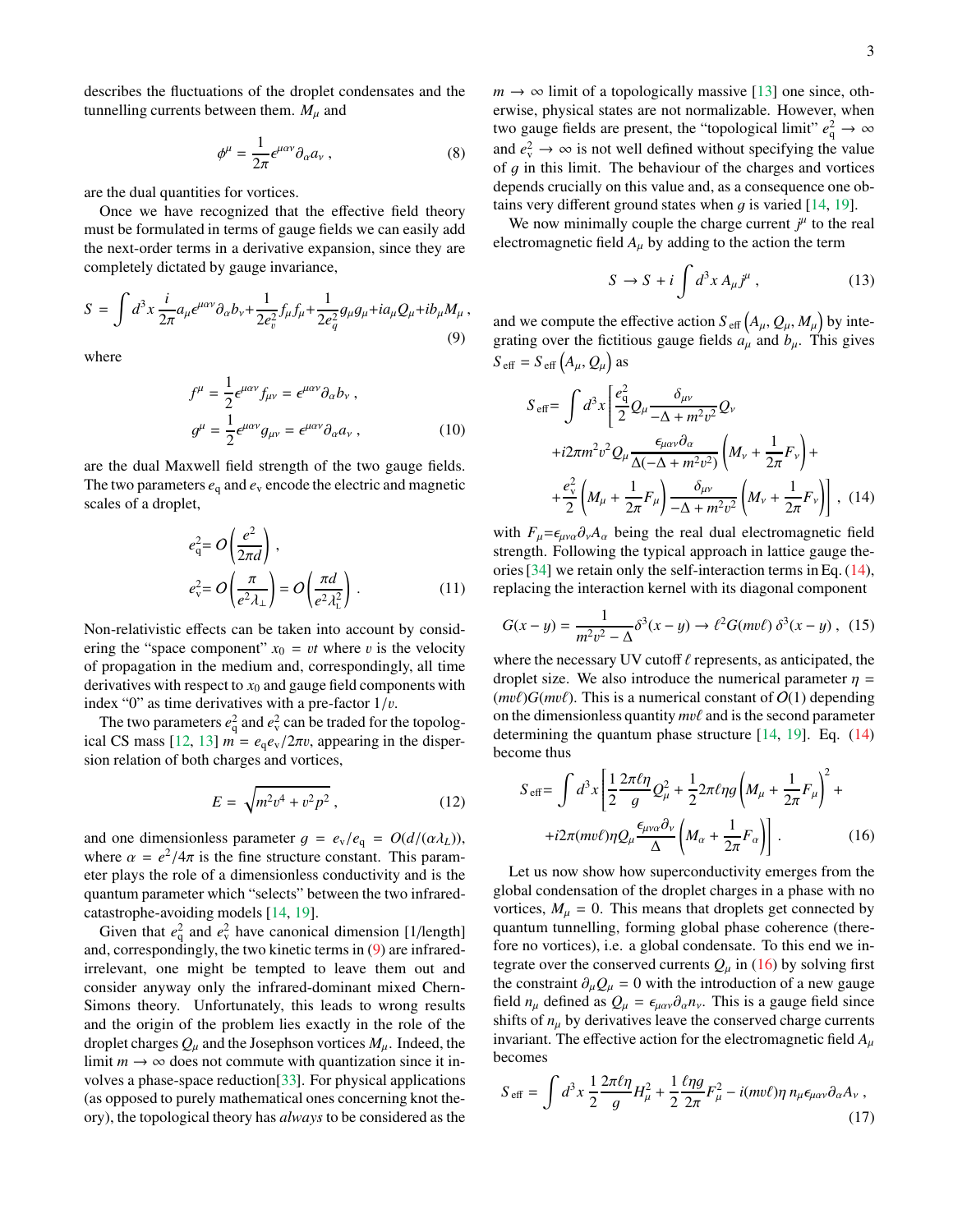where we have introduced the dual field strength  $H_{\mu}$  =  $\epsilon_{\mu\alpha\nu}\partial_{\alpha}n_{\nu}$ . As anticipated, this effective action is not a Ginzburg-Landau/Higgs model but, rather, a mixed Chern-Simons topological theory. The electromagnetic gauge field does not acquire its mass by the Anderson-Higgs mechanism but by a topological mass generation mechanism [\[12](#page-3-11), [13\]](#page-3-12) with gauge field mass  $m = e_q e_v/2\pi$ . The corresponding screening length  $\lambda_{top} = 1/mv$  is the bulk London penetration depth [\(1\)](#page-1-1). Note also that the effective coupling of the Maxwell term in the action is  $O(d\ell/e^2\lambda_{\text{top}})$ , as can be seen using [\(11\)](#page-2-3). This shows that the the Coulomb coupling constant is renormalized to an effective coupling  $e^2 \lambda_{\text{top}}/\ell$ : when  $\ell \approx \lambda_{\text{top}}$  we have the usual electron charge, when  $\ell$  becomes small the effective Coulomb interaction increases.

In the dual phase with independent droplet phases and a vortex condensate we can set  $Q_{\mu} = 0$  while we keep the integration over the vortex degrees of freedom  $M_{\mu}$ . This phase is particularly interesting for materials characterized by very high dielectric constants, so that  $v \ll 1$  and we can neglect the magnetic components with respect to the electric ones in the effective action, which becomes

$$
S_{\text{eff}}\left(M_{\mu}, A_{\mu}\right) = \int d^{3}x \, \frac{e_{v}^{2} \ell^{2} G}{v^{2} 8\pi^{2}} \left(F_{i} + 2\pi M_{i}\right)^{2} \ . \tag{18}
$$

This is a non-relativistic version [\[35\]](#page-4-5) of Polyakov's compact QED [\[11\]](#page-3-10) in which magnetic monopole instantons create a confining linear potential between probe charges and generate a photon mass. This dual phase is a superinsulator [\[14](#page-3-13), [15](#page-3-14)].

To conclude, planar superconductors cure their infrared divergences by realizing one of two possible phases with effective actions corresponding to the two known mechanisms of gauge field mass generation different from the Anderson-Higgs mechanism. This Higgsless, topological superconductivty [\[7,](#page-3-6) [8\]](#page-3-7) is the only possibility in 2D, but may be realized also in 3D bulk materials [\[36,](#page-4-6) [37\]](#page-4-7). Indeed, 3D bulk materials with the emergent granularity typical of planar superconductors have been recently found [\[38\]](#page-4-8).

*Acknowledgments–* The work of V.M.V. was supported by the Terra Quantum AG.

- <span id="page-3-0"></span>[1] A. M. Goldman, The Berezinskii-Kosterlitz-Thouless Transition in Superconductors, in: *40 YEARS OF BEREZINSKII-*KOSTERLITZ-THOULESS THEORY, Ed Jorge José. World Scientific Publishing Co, Singapore, 2013, pp. 135 – 160.
- <span id="page-3-4"></span>[2] M. Tinkham, *Introduction to superconductivity* Dover Publications, New York (1996).
- <span id="page-3-1"></span>[3] P. Minnhagen, The two-dimensional Coulomb gas, vortex unbinding and superfluid-superconducting films. *Rev. Mod. Phys.* 59, 1001-1066 (1987).
- <span id="page-3-2"></span>[4] A. M. Goldman, Superconductor-insulator transitions. *Int. J. Mod. Phys*. B 24, 4081?4101 (2010).
- <span id="page-3-3"></span>[5] M. C. Diamantini, C. A. Trugenberger, and V. M. Vinokur, Topological gauge theory of the superconductor-insulator transition, in: *Topological Phase Transitions and New Developments*, World Scientific, 2019, pp.197–221.
- <span id="page-3-5"></span>[6] B. Sacépé, M. Feigel'man and T. M. Klapwijk, Quantum breakdown of superconductivity in low-dimensional materials, *Nature Physics* 16 734-746 (2020).
- <span id="page-3-6"></span>[7] M. C. Diamantini, P. Sodano and C. A. Trugenberger, Superconductors with topological order, *Eur. Phys. J.* B53 19 (2016).
- <span id="page-3-7"></span>[8] M. C. Diamantini and C. A. Trugenberger, Higgsless superconductivity from topological defects in compact BF terms. *Nucl. Phys.* 891 401-419 (2015).
- <span id="page-3-8"></span>[9] T. I. Baturina, V .M. Vinokur, Superinsulator-superconductor duality in two di-mensions, Ann. Phys. 331, 236?257 (2013).
- <span id="page-3-9"></span>[10] N. O. Agasian and K. Zarembo, Phase structure and nonperturbative states in three-dimensional adjoint Higgs model. *Phys. Rev.* D57 2475-2485 (1998).
- <span id="page-3-10"></span>[11] A. M. Polyakov, Compact gauge fields and the infrared catastrophe. *Phys. Lett.* 59, 82-84 (1975).
- <span id="page-3-11"></span>[12] R. Jackiw & S. Templeton, How super-renormalizable interactions cure infrared divergences. *Phys. Rev.* D 23, 2291 (1981).
- <span id="page-3-12"></span>[13] S. Deser, R. Jackiw & S. Templeton, Three-dimensional massive gauge theories. *Phys. Rev. Lett.* 48 975 (1982).
- <span id="page-3-13"></span>[14] M. C. Diamantini, P. Sodano, C. A. Trugenberger, Gauge theories of Josephson junction arrays. *Nuclear Physics* B474, 641 – 677 (1996).
- <span id="page-3-14"></span>[15] M. C. Diamantini, C. A. Trugenberger, V. M. Vinokur, Confinement and asymptotic freedom with Cooper pairs. *Comm. Phys.* 1, 77 (2018).
- [16] M. C. Diamantini, L. Gammaitoni, C. A. Trugenberger and V. M. Vinokur, Vogel-Fulcher-Tamman criticality of 3D superinsulators, *Scientific Reports* 8, 15718 (2018).
- <span id="page-3-15"></span>[17] M. C. Diamantini *et al*. Direct probe of the interior of an electric pion in a Cooper pair superinsulator, *Comm. Phys.* 3, 142 (2020).
- <span id="page-3-16"></span>[18] D. Das, S. Doniach, Existence of a Bose metal at  $T = 0$ , *Phys. Rev*. B60, 1261 – 1275 (1999).
- <span id="page-3-24"></span>[19] M. C. Diamantini, A. Yu. Mironov, S..V. Postolova, X. Liu, Z. Hao, D. M. Silevitch, Ya. Kopelevich, P. Kim, C. A. Trugenberger and V. M. Vinokur, Bosonic topological intermediate state in the superconductor-insulator transition. *Phys. Lett.* A 384, 126570 (2020).
- <span id="page-3-17"></span>[20] M. C. Diamantini, C. A. Trugenberger, V. M. Vinokur, The superconductor-insulator transition in absence of disorder, *Phys. Rev.* B103, 174516 (2021).
- <span id="page-3-18"></span>[21] B. Sacépé et al. Disorder-induced inhomogeneities of the superconducting state close to the superconductor-insulator transition. *Phys. Rev.* B 103 174516 (2021).
- <span id="page-3-19"></span>[22] K. K. Likharev, Superconducting weak links. *Reviews of Modern Physics* 51, 101-115 (1979).
- <span id="page-3-20"></span>[23] M. P. A. Fisher & G. Grinstein, Quantum critical phenomena in charged superconductors. *Phys. Rev. Lett.* 60, 208-211 (1988).
- [24] M. P. A. Fisher, Quantum phase transitions in disordered twodimensional superconductors. *Phys. Rev. Lett.* 65, 923-926 (1990).
- [25] M. P. A. Fisher, G. Grinstein, S. M. Girvin, Presence of quantum diffusion in two dimensions: Universal resistance at the superconductor-insulator transition. *Phys. Rev. Lett.* 64, 587 – 590 (1990).
- [26] R. Fazio & G. Schön, Charge and vortex dynamics in arrays of tunnel junctions. *Phys. Rev.*B 43 5307–5320 (1991).
- <span id="page-3-21"></span>[27] S. M. Girvin, M. Wallin, M.-C. Cha, M. P. A. Fisher & P. Young, Universal conductivity as the superconductor-insulator transition in two dimensions. *Prog. Theor. Phys. Supp.* 107, 135-144 (1992).
- <span id="page-3-22"></span>[28] A. van Otterlo, R. Fazio & G. Schön, Quantum vortex dynamics in Josephson junction arrays. *Physica*B203, 504-512 (1994).
- <span id="page-3-23"></span>[29] Y. Aharonov & D. Bohm, Significance of electromagnetic potentials in quantum theory. *Phys. Rev.* 115, 485-491 (1961).